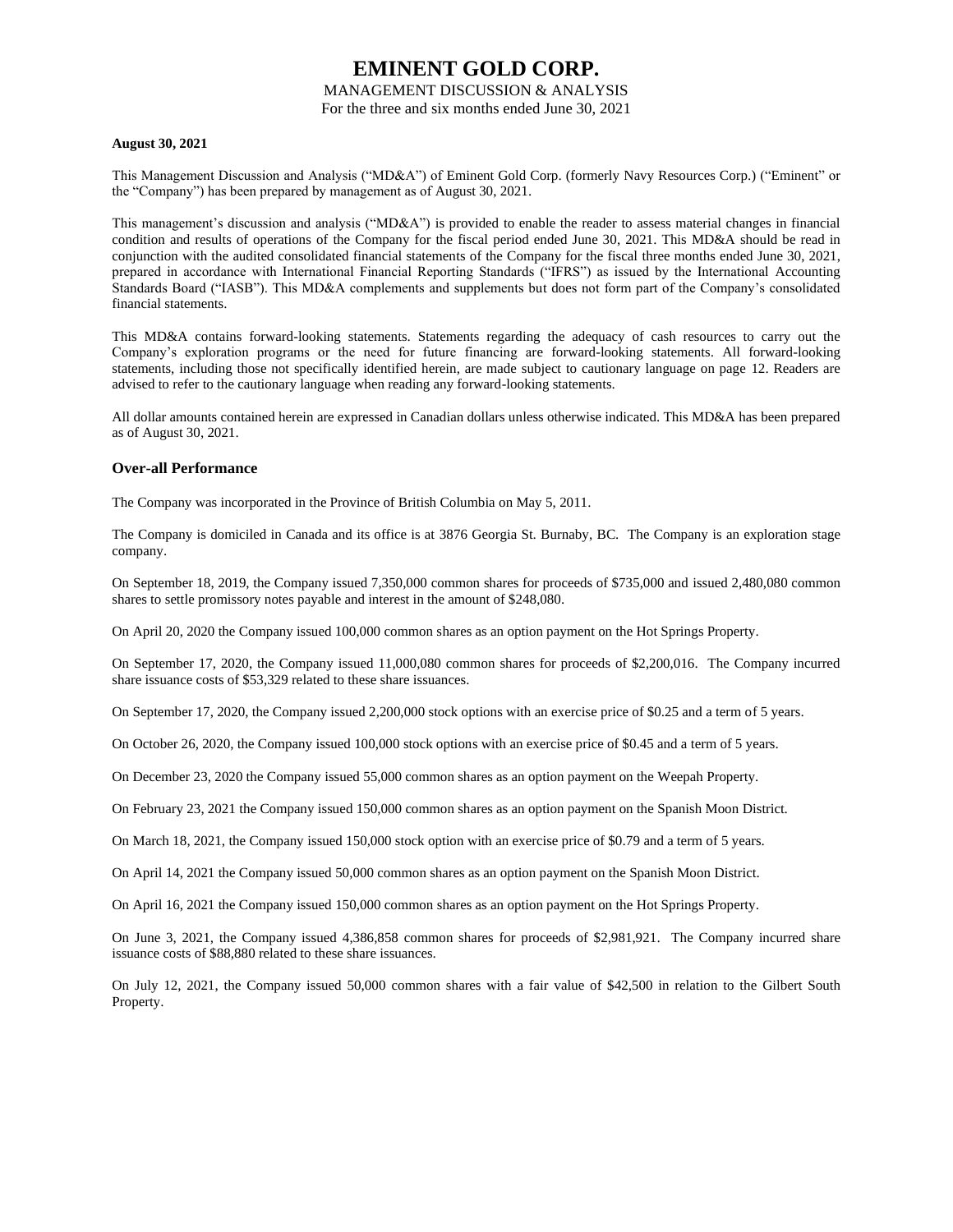### MANAGEMENT DISCUSSION & ANALYSIS

For the three and six months ended June 30, 2021

### *Hot Springs Property*

On April 20, 2020, the Company received regulatory approval to complete an option agreement under which the Company may earn a 100% interest in 168 unpatented mining claims covering approximately 1,375 hectares, located in Humboldt County, Nevada. Under the terms of the agreement, the Company has up to five years to make cumulative cash payments of USD \$136,140 and cumulative share payments of 1,650,000 common shares in the capital of the Company, followed by a \$1,500,000 payment payable in cash or common shares at the option of the Company. The vendor retains a net smelter royalty of 2% which the Company may purchase in 0.1% increments for USD\$100,000 for each increment up to maximum of 1%. In addition, the Company staked an additional 111 claims totalling 927 hectares adjacent to the property subject to the option terms.

Details of payments are as outlined below:

| Latest Payment Date      | Cash (USD) |        | <b>Shares</b> |          | <b>Balloon Payment</b> |
|--------------------------|------------|--------|---------------|----------|------------------------|
| <b>Effective Date</b>    | \$36,140   | (paid) | 100,000       | (issued) |                        |
| <b>First Anniversary</b> | \$25,000   | (paid) | 150,000       | (issued) |                        |
| Second Anniversary       | \$25,000   |        | 300,000       |          |                        |
| Third Anniversary        | \$25,000   |        | 300,000       |          |                        |
| Fourth Anniversary       | \$25,000   |        | 300,000       |          |                        |
| <b>Fifth Anniversary</b> | nil        |        | 500,000       |          | \$1,500,000            |
| Total                    | \$136,140  |        | 1,650,000     |          | \$1,500,000            |

### *Weepah*

On December 14, 2020 the Company entered into an option agreement to acquire a 100% interest in the Weepah claims in Esmeralda County, Nevada, USA. In order to acquire the option, the Company is required to pay payments of US \$1,000,000, and issue 500,000 common shares. The Company issued to a finder 5,000 common shares with a fair value of \$3,150 and will pay US\$5,000 in cash. The optionor maintain a 3% net smelter royalty. The Company may make cumulative payments of US\$2,500,000 to reduce the royalties payable on the entirety of the property to 2%.

A summary of payments is outlined below:

|                             | Cash        |        | <b>Shares</b> |          |
|-----------------------------|-------------|--------|---------------|----------|
| <b>Latest Payment Date</b>  | (USD)       |        |               |          |
| <b>Effective Date</b>       | \$50,000    | (paid) |               |          |
| 5 days of exchange approval |             |        | 50,000        | (issued) |
| <b>First Anniversary</b>    | \$100,000   |        | 100,000       |          |
| Second Anniversary          | \$200,000   |        | 150,000       |          |
| Third Anniversary           | \$250,000   |        | 200,000       |          |
| <b>Fourth Anniversary</b>   | \$400,000   |        |               |          |
| Total                       | \$1,000,000 |        | 500,000       |          |

On October 20, 2020, the Company paid one optionor US\$12,540 for the claims and paid US\$10,000 for the royalty. The Company is required to pay annual royalty of US\$25,000 for both optionors thereafter.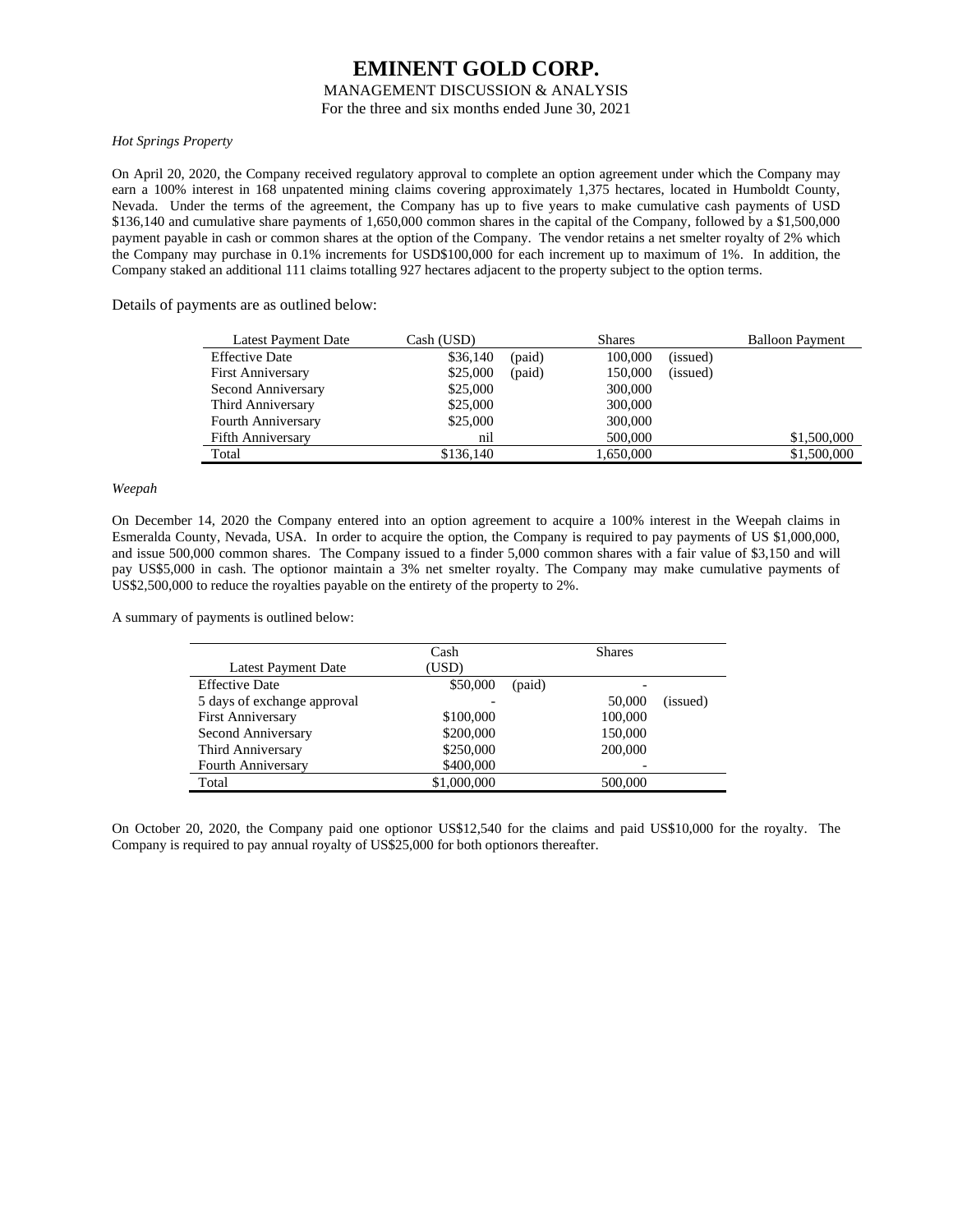### MANAGEMENT DISCUSSION & ANALYSIS

For the three and six months ended June 30, 2021

### *Spanish Moon District*

On January 27, 2021, the Company entered into an option agreements to acquire 100% of the Spanish Moon Property and 87.5% of the Barcelona Property, collectively known as the Spanish Moon District, by making cumulative cash payments of USD\$1,395,000 and issuing 1,250,000 common shares. There optionors maintain a Net Smelter Royalty (NSR) of 3% on the Property. The Company may make cumulative payments of US\$1.0 million to reduce the royalties payable on the entirety of the Property to 2%. The Company is responsible for Property holding costs during the duration of the option agreement.

A summary of payments on the Spanish Moon property is outlined below:

|                             | Cash               |                     |
|-----------------------------|--------------------|---------------------|
| <b>Latest Payment Date</b>  | (USD)              | <b>Shares</b>       |
| <b>Effective Date</b>       | \$50,000<br>(paid) |                     |
| 5 days of exchange approval |                    | 150,000<br>(issued) |
| <b>First Anniversary</b>    | \$75,000           | 150,000             |
| Second Anniversary          | \$125,000          | 200,000             |
| Third Anniversary           | \$250,000          | 250,000             |
| <b>Fourth Anniversary</b>   | \$250,000          |                     |
| Total                       | \$750,000          | 750,000             |

A summary of payments on the Barcelona property is outlined below:

|                             | Cash      |        |               |          |
|-----------------------------|-----------|--------|---------------|----------|
| Latest Payment Date         | (USD)     |        | <b>Shares</b> |          |
| <b>Effective Date</b>       | \$20,000  | (paid) |               |          |
| 5 days of exchange approval |           |        | 50,000        | (issued) |
| <b>First Anniversary</b>    | \$25,000  |        | 50,000        |          |
| Second Anniversary          | \$25,000  |        | 100,000       |          |
| Third Anniversary           | \$25,000  |        | 100,000       |          |
| Fourth Anniversary          | \$25,000  |        | 200,000       |          |
| Firth Anniversary           | \$525,000 |        |               |          |
| Total                       | \$645,000 |        | 500,000       |          |
|                             |           |        |               |          |

### *Gilbert South*

On June 24, 2021 the Company entered into an option agreement to acquire a 100% interest in the Gilbert South Project in Nevada, USA. In order to acquire the option, the Company is required to make payments of US \$875,000, issue 500,000 common shares and incur US \$100,000 in expenditures.

A summary of payments is outlined below:

|                            | Cash      |        |               |          |
|----------------------------|-----------|--------|---------------|----------|
| <b>Latest Payment Date</b> | (USD)     |        | <b>Shares</b> |          |
| <b>Effective Date</b>      | \$25,000  | (paid) | 50,000        | (issued) |
| <b>First Anniversary</b>   | \$50,000  |        | 100,000       |          |
| Second Anniversary         | \$100,000 |        | 150,000       |          |
| Third Anniversary          | \$100,000 |        | 200,000       |          |
| Fourth Anniversary         | \$100,000 |        |               |          |
| <b>Firth Anniversary</b>   | \$500,000 |        |               |          |
| Total                      | \$875,000 |        | 500,000       |          |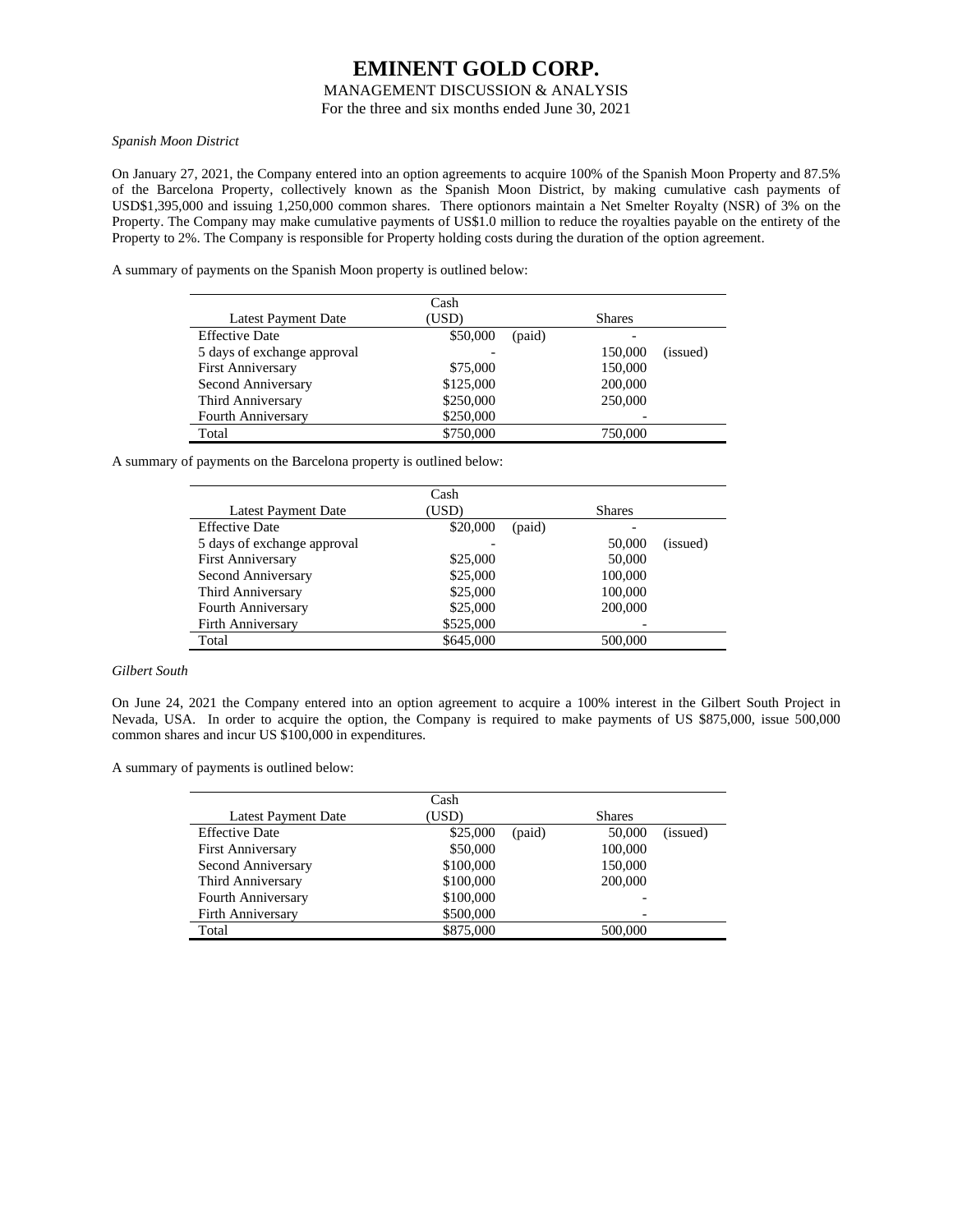### MANAGEMENT DISCUSSION & ANALYSIS

For the three and six months ended June 30, 2021

Costs incurred with respect to the properties are summarized below:

|                                                                                                                                              | <b>Hot Springs</b>                              | Weepah                                                     |    | <b>Spanish Moon</b><br><b>District</b> | <b>Gilbert</b><br>South | <b>Total</b>                                                           |
|----------------------------------------------------------------------------------------------------------------------------------------------|-------------------------------------------------|------------------------------------------------------------|----|----------------------------------------|-------------------------|------------------------------------------------------------------------|
| <b>Acquisition Costs</b>                                                                                                                     |                                                 |                                                            |    |                                        |                         |                                                                        |
| Balance, December 31, 2020                                                                                                                   | \$<br>157,908                                   | \$<br>127,410                                              | \$ | 49,139                                 | \$                      | \$<br>334,457                                                          |
| <b>Additions</b>                                                                                                                             | 196,712                                         | 79,093                                                     |    | 228,831                                | 19,181                  | 523,817                                                                |
| Balance, June 30, 2021                                                                                                                       | 354,620                                         | 206,503                                                    |    | 277,970                                | 19,181                  | 858,274                                                                |
| <b>Deferred Exploration Costs</b><br>Balance, December 31, 2020<br>Consulting<br>Analytics<br>Rock Sampling<br>Geophysics<br>Assays<br>Other | 442,855<br>23,578<br>124,162<br>11,780<br>6,522 | 6,255<br>147,578<br>114,535<br>25,000<br>167,512<br>24,316 |    | 47,320<br>3,750<br>15,897              | 720<br>-                | 449,110<br>219,196<br>3,750<br>114,535<br>149,162<br>179,292<br>46,735 |
| Balance, June 30, 2021                                                                                                                       | 608,897                                         | 485,196                                                    |    | 66,967                                 | 720                     | 1,161,780                                                              |
| <b>Total</b><br>Balance, December 31, 2020                                                                                                   | 600,763                                         | 133,665                                                    |    | 49,139                                 | \$                      | 783,567                                                                |
| Balance, June 30, 2021                                                                                                                       | 963,517                                         | \$<br>691,699                                              | S  | 344,937                                | \$<br>19,901            | \$<br>2,020,054                                                        |

### **Results of Operations**

*Three Months Ended June 30, 2021*

For the three months ended June 30, 2021 and 2020, the Company reported net losses of \$343,323 and \$125,741, respectively.

The net loss before income taxes during the three months ended June 30, 2021 and 2020 are summarized below.

|                                | 2021          |    | 2020    |
|--------------------------------|---------------|----|---------|
| General and administrative     | \$<br>48,598  | \$ | 1,546   |
| Exploration                    | 66,165        |    |         |
| Professional fees              | 30,255        |    | 13,852  |
| Consulting fees                | 76,585        |    | 105,250 |
| Stock based compensation       | 86,075        |    |         |
| Transfer agent and filing fees | 35,645        |    | 5,093   |
| Net and comprehensive loss     | \$<br>343.323 | S  | 125.741 |

Net and comprehensive loss increased by \$217,582 primarily as a result of exploration expense increasing \$66,165, general and administrative increasing \$47,052, professional fees increasing \$16,403, transfer agent and filing fees increasing \$30,552 and a stock-based compensation charge of \$86,075. The Company anticipates expenses to remain consistent with the quarter ended June 30, 2021 as the Company continues focusing efforts on the Hot Springs Property, the Weepah Property, the Spanish Moon District, the Gilbert South Property and evaluating additional properties.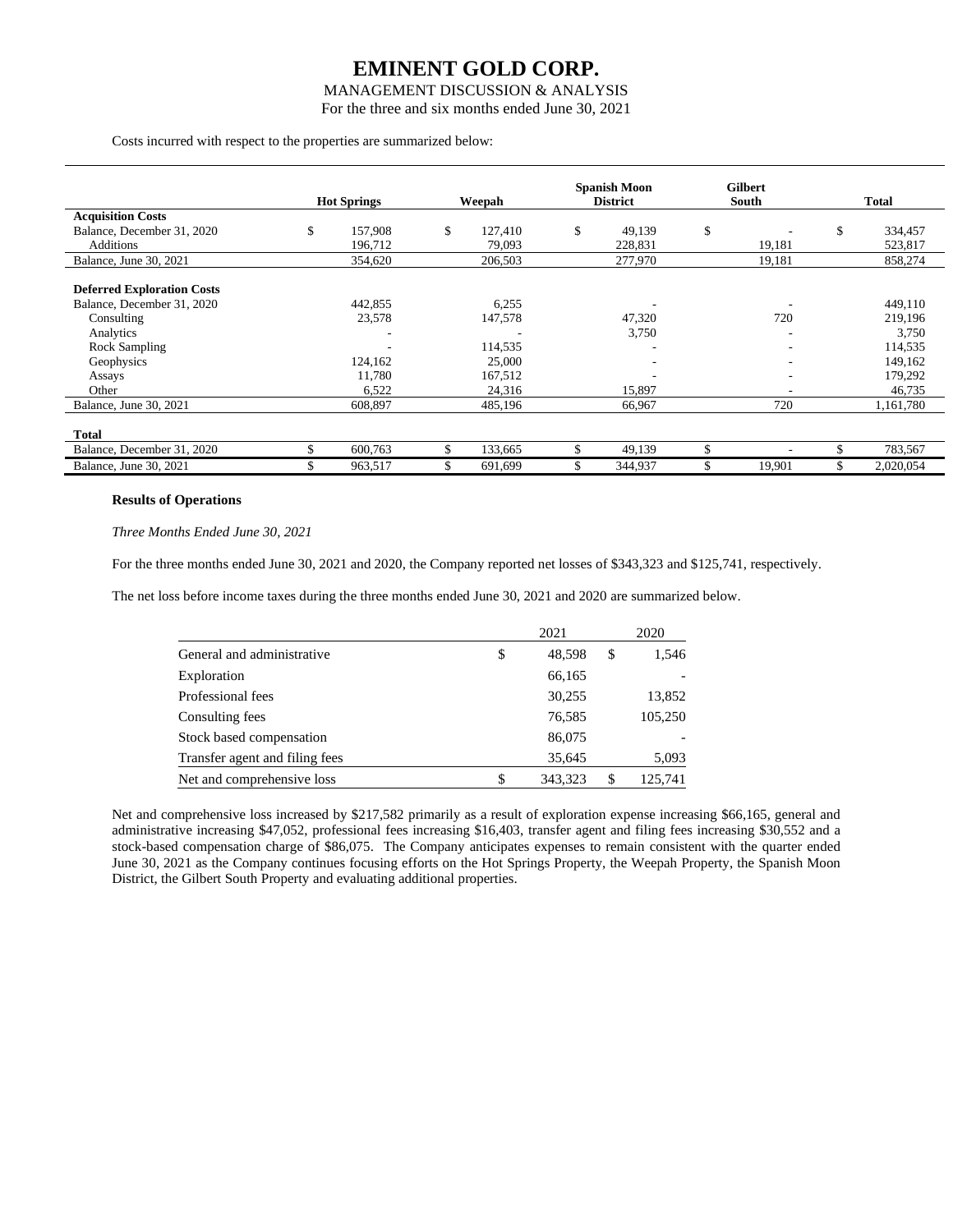MANAGEMENT DISCUSSION & ANALYSIS

For the three and six months ended June 30, 2021

### **Results of Operations**

*Six Months Ended June 30, 2021*

For the six months ended June 30, 2021 and 2020, the Company reported net losses of \$623,983 and \$173,410, respectively.

The net loss before income taxes during the six months ended June 30, 2021 and 2020 are summarized below.

|                                | 2021          |    | 2020    |
|--------------------------------|---------------|----|---------|
| General and administrative     | \$<br>87,774  | \$ | 4,119   |
| Exploration                    | 129,971       |    |         |
| Professional fees              | 43,058        |    | 25,695  |
| Consulting fees                | 156,315       |    | 120,250 |
| Stock based compensation       | 160,825       |    |         |
| Transfer agent and filing fees | 46,040        |    | 9,696   |
| Net and comprehensive loss     | \$<br>623,983 | S  | 173,410 |

Net and comprehensive loss increased by \$450,573 primarily as a result of consulting fees increasing \$36,065, exploration expense increasing \$129,971, professional fees increasing \$17,363, general and administrative increasing \$83,655, transfer agent and filing fees increasing \$36,344 and a stock based compensation charge of \$160,825. The Company anticipates expenses to remain consistent with the quarter ended June 30, 2021 as the Company continues focusing efforts on the Hot Springs Property, the Weepah Property, the Spanish Moon District, the Gilbert South Property and evaluating additional properties.

### **Summary of Quarterly Results**

|                                  | Q2<br>2021    | O1<br>2021  | O4<br>2020  | Q3<br>2020    | O <sub>2</sub><br>2020 | O1<br>2020   | O4<br>2019 | O3<br>2019    |
|----------------------------------|---------------|-------------|-------------|---------------|------------------------|--------------|------------|---------------|
| Net Income (Loss) for the period | $$$ (343,323) | \$(280,660) | \$(152,040) | $\$(947.138)$ | \$(125,741)            | \$(47,669)   | \$(25.829) | \$(19,033)    |
| Income (Loss) per share          | (0.01)        | (0.01)      | (0.00)      | (0.04)<br>S.  | S.<br>(0.00)           | (0.00)<br>S. | (0.00)     | (0.00)<br>\$. |

During fiscal 2019, the Companies quarterly results were consistent as the Company did not have a property and thus operating expenditures were focused on consulting fees, professional fees, transfer agent and filing fees and interest charges.

Fiscal 2020's quarterly results have remained consistent from quarter to quarter as the Company continues to increase activity related to financing and investing activities. 2020 Q3 was significantly increased compared to the other periods as a result of stock options issued during the quarter. 2021 Q1 and Q2 has increased compared to previous periods as a result of stock options being granted in the quarter.

#### **Liquidity and Capital Resources**

The Company reported a working capital of \$3,033,672 at June 30, 2021 compared to working capital of \$1,496,896 as at December 31, 2020. The increase is a result of the private placement that closed in June 2021 offset by investing and operating activities that occurred during the six months ended June 30, 2021. At June 30, 2021, the Company had cash on hand of \$3,052,162 (December 31, 2020 - \$1,564,945).

Current assets excluding cash at June 30, 2021 consisted of receivables of \$16,927 which consists of GST receivable (December 31, 2020 - \$22,265) and prepaid expenses of \$231,327 (December 31, 2020 - \$43,310).

Current liabilities at June 30, 2021 consist of accounts payable and accrued liabilities of \$266,744 (December 31, 2020 - \$133,624).

There can be no assurance that the Company will have sufficient financing to meet its future capital requirements or that additional financing will be available on terms acceptable to the Company in the future.

### **Off-Balance Sheet Arrangements**

The Company does not utilize off-balance sheet arrangements.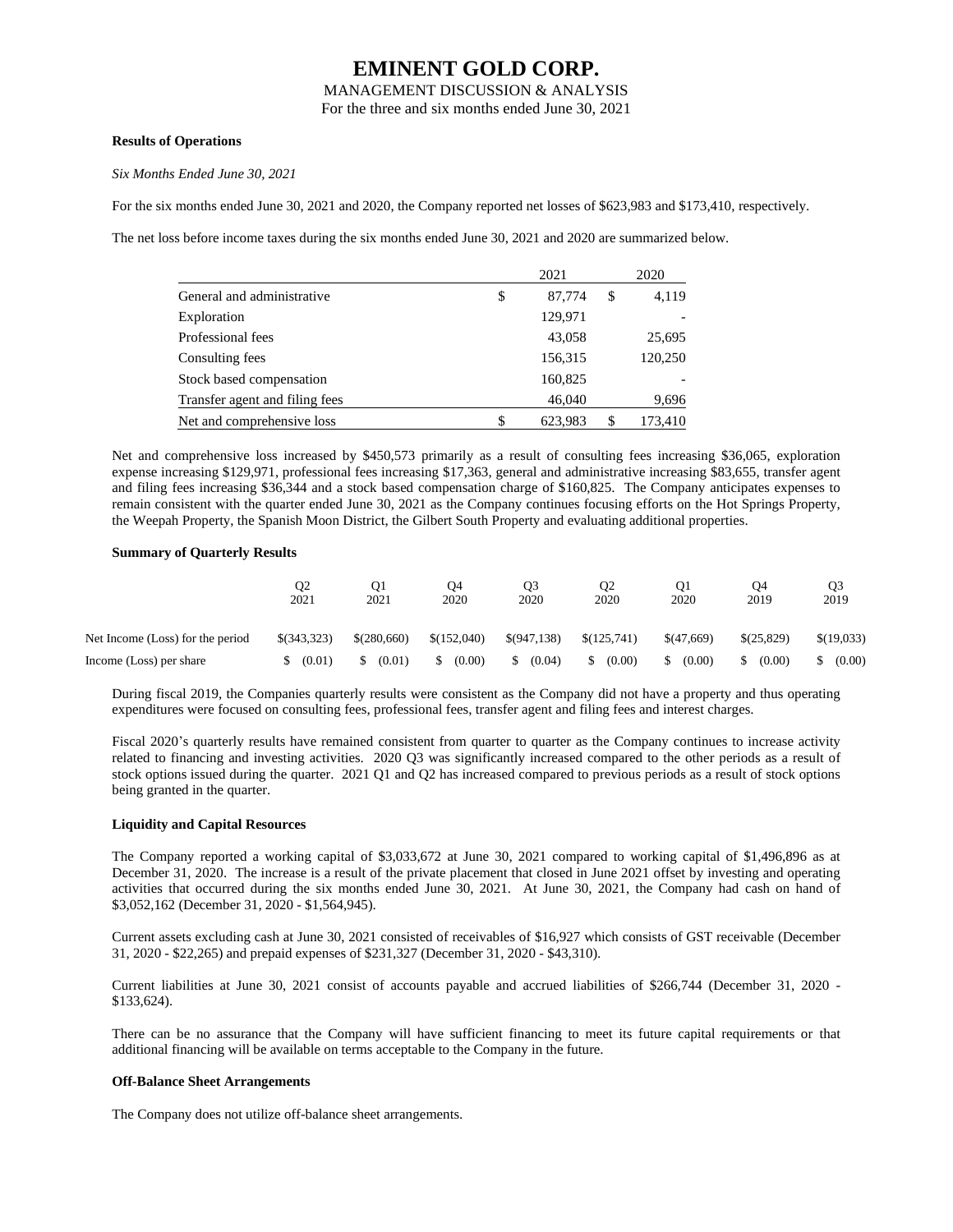### MANAGEMENT DISCUSSION & ANALYSIS

For the three and six months ended June 30, 2021

### **Transactions with Related Parties**

During the three and six months ended June 30, 2021, the Company paid 1950 Consulting Services Ltd., a Company controlled by an officer and director \$22,500 and \$45,000 (2020 - \$15,000 and \$30,000) for consulting services and paid NW Capital Corp. a Company controlled by an officer and director, \$Nil and \$Nil (2020 - \$2,250 and \$4,500) for rent.

During the three and six months ended June 30, 2021, the Company paid PBJR Consulting Inc., a Company controlled by an officer and director, \$45,000 and \$90,000 (2020 - \$Nil and \$Nil) for consulting services.

During the three and six months ended June 30, 2021, the Company paid a director \$13,050 and \$13,050 (2020 - \$Nil and \$Nil) for consulting and exploration services and paid the same director \$26,100 and \$26,100 for consulting fees included in exploration and evaluation activities (2020: \$Nil and \$Nil).

During the three and six months ended June 30, 2021, included in stock-based compensation is \$86,075 and \$160,825 (2020 - \$Nil and \$Nil) related to stock options granted to directors.

Included in accounts payable is \$33,334 (2020 - \$30,866) owing to a director and an officer of the Company.

### **Proposed Transactions**

At the time of this report, the Company is not contemplating any proposed transactions.

### **Critical Accounting Estimates**

Not applicable to Venture Issuers.

### **Changes in Accounting Policies including Initial Adoption**

The Company has adopted the following new accounting standard and interpretation:

IFRS 16, Leases (effective January 1, 2019) introduced new requirements for the classification and measurement of leases. Under IFRS 16, a lessee no longer classifies leases as operating or financing and records all leases on the condensed consolidated statement of financial position, unless the lease term is 12 months or less or the underlying asset has a low value. The Company has applied a modified retrospective transition approach. The Company does not have any leases, and as a result, this standard had no impact on the Company's financial statements on adoption.

IFRIC 23, Uncertainty over Income Tax Treatments (effective January 1, 2019) provides guidance when there is uncertainty over income tax treatments including, but not limited to, whether uncertain tax treatments should be considered separately; assumptions made about the examination of tax treatments by tax authorities; the determination of taxable profit, tax bases, unused tax losses, unused tax credits, and tax rates; and, the impact of changes in facts and circumstances. This interpretation did not have an impact on the Company's financial statements.

#### **Risk Factors**

Exploration-stage mineral exploration companies face a variety of risks and, while unable to eliminate all of them, Eminent aims at managing and reducing such risks as much as possible. Few exploration projects successfully achieve development stage, due to factors that cannot be predicted or anticipated, and even one such factor may result in the economic viability of a project being detrimentally impacted such that it is neither feasible nor practical to proceed. Eminent closely monitors its activities and those factors that could impact them, and employs experienced consultants to assist in its risk management and to make timely adequate decisions. Environmental laws and regulations could also impact the viability of a project. Eminent has ensured that it has complied with these regulations, but there can be changes in legislation outside Eminent's control that could also add a risk factor to a project.

### **Financial Instruments and Other Instruments**

The carrying amounts of cash, receivables, and accounts payable approximate fair value because of the short-term maturity of these items.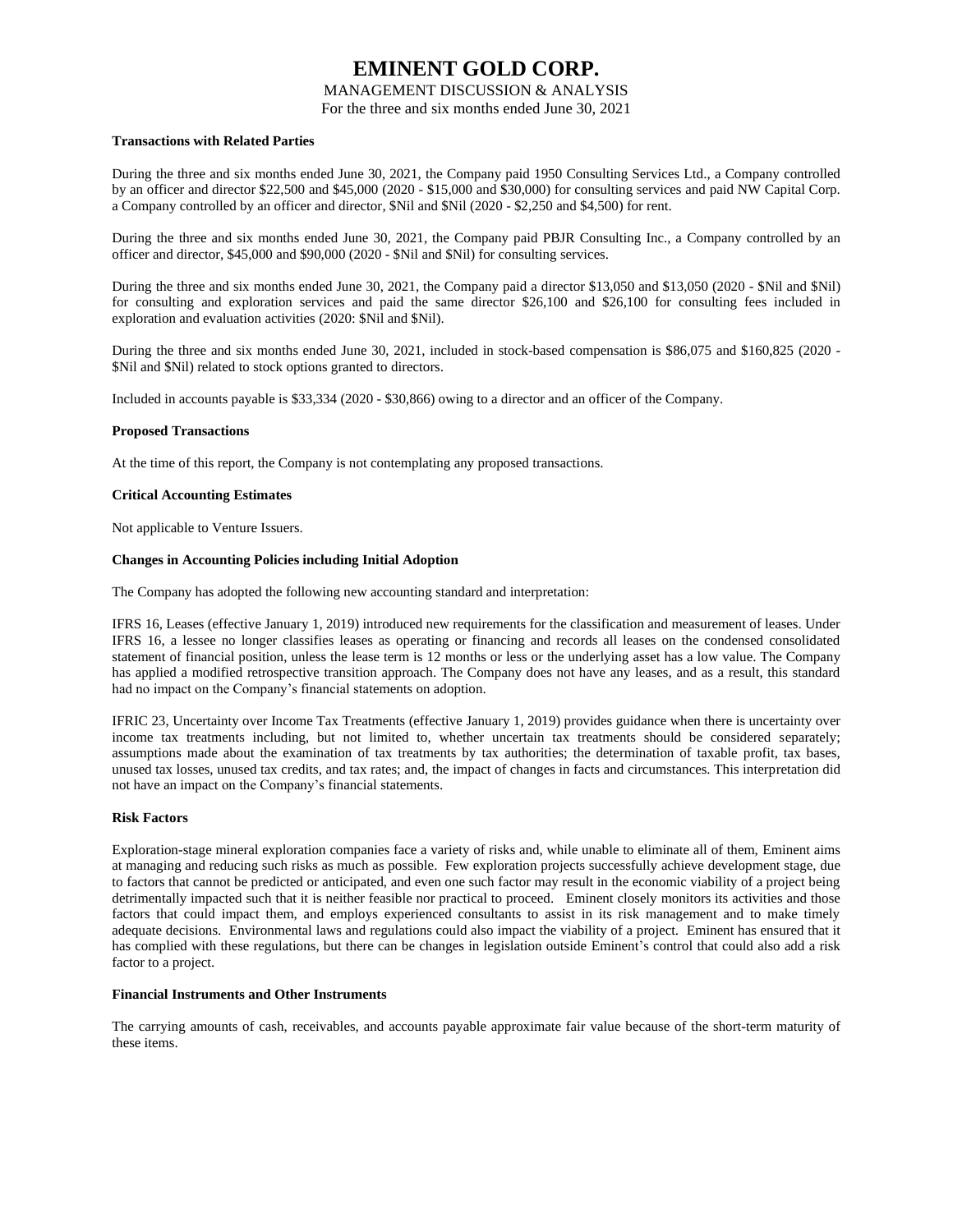MANAGEMENT DISCUSSION & ANALYSIS

For the three and six months ended June 30, 2021

### **Other Requirements**

Summary of Outstanding Share Data as at August 30, 2021:

Authorized: Unlimited number of common shares without par value.

Issued and outstanding: 42,972,738 common shares.

**Options** 

| <b>Expiry date</b> | <b>Options outstanding</b> | <b>Exercise price</b> |
|--------------------|----------------------------|-----------------------|
| September 17, 2025 | 2,200,000                  | 0.25                  |
| October 26, 2025   | 100,000                    | 0.45                  |
| March 18, 2026     | 150,000                    | 0.79                  |
| June 30, 2026      | 150,000                    | 0.95                  |

### Warrants

The Company has no warrants outstanding.

### **Outlook**

The Company may require additional funding for its corporate and overhead expenses in the immediate future, as any increase in corporate activity or material acquisition will require additional financing. Many factors influence the Company's ability to raise funds, including the health of the capital market and the Company's track record. There is no guarantee that the Company will be able to secure additional financings in the future at terms that are favourable, or at all.

#### **Risks and Uncertainties**

The Company's business remains mineral property acquisition, exploration and development business and as a result it may be exposed to a number of operational, financial, regulatory and other risks and uncertainties that are typical in the natural resource industry and common to other companies in the exploration and development stage. These risks may not be the only risks faced by the Company. Additional risks and uncertainties not presently known by the Company or which are presently considered immaterial could adversely impact the Company's business, results of operations, and financial performance in future periods.

#### *COVID-19 Pandemic*

The Company's business, operations, and financial condition, and the market price of the common shares could be materially and adversely affected by the outbreak of epidemics or pandemics or other health crises, including the recent outbreak of COVID-19. To date, there have been a large number of temporary business closures, quarantines, and a general reduction in consumer activity in a number of countries. The outbreak has caused companies and various international jurisdictions to impose travel, gathering and other public health restrictions. While these effects are expected to be temporary, the duration of the various disruptions to businesses locally and internationally and the related financial impact cannot be reasonably estimated at this time. Similarly, the Company cannot estimate whether or to what extent this outbreak and the potential financial impact may extend to countries outside of those currently impacted. Such public health crises can result in volatility and disruptions in the supply and demand for precious and base metals, global supply chains and financial markets, as well as declining trade and market sentiment and reduced mobility of people, all of which could affect commodity prices, interest rates, credit ratings, credit risk, share prices and inflation. The risks to the Company of such public health crises also include risks to employee health and safety, a slowdown or temporary suspension of operations in geographic locations impacted by an outbreak, increased labour and fuel costs, regulatory changes, political or economic instabilities or civil unrest. At this point, the extent to which COVID-19 will or may impact the Company is uncertain and these factors are beyond the Company's control; however, it is possible that COVID-19 may have a material adverse effect on the Company's business, results of operations, and financial condition and the market price of the common shares.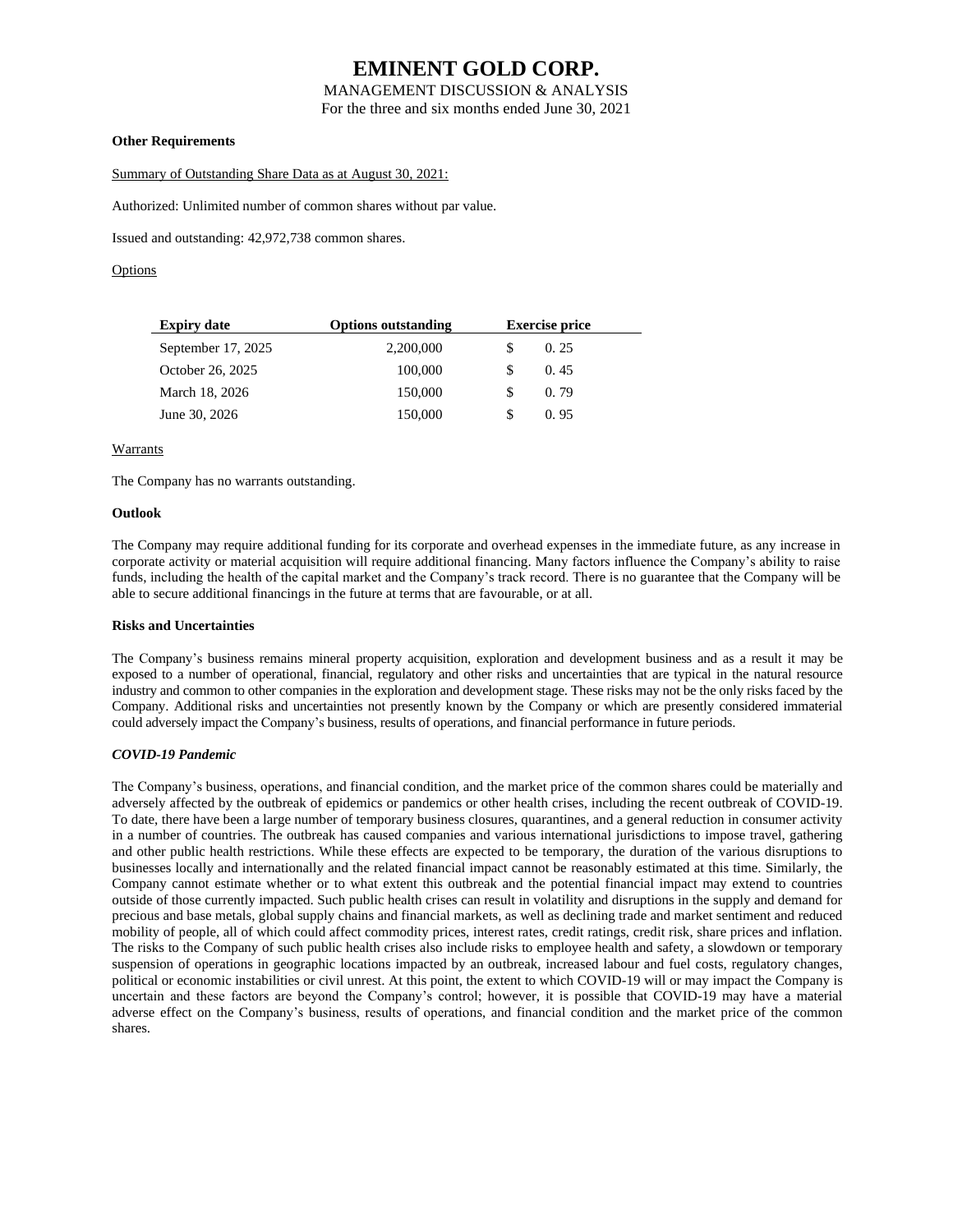### MANAGEMENT DISCUSSION & ANALYSIS

For the three and six months ended June 30, 2021

### *Need for Additional Funding*

Further funding may be required by the Company to continue as a going concern. There is no guarantee that the Company will be able to raise sufficient funds. In addition, any future financing may be dilutive to existing shareholders of the Company. Many factors influence the Company's ability to raise funds, including the health of the capital markets, the climate for mineral exploration investment and the Company's track record. Actual funding requirements may vary from those planned due to a number of factors, including the acquisition of new projects. Management is continually assessing the Company's cash needs and potential sources of financing but recognizes there may be some difficulty obtaining such financing due to the current market conditions. There is no guarantee that the Company will be able to secure additional financing in the future at terms that are favourable, or at all.

### *Share Price Fluctuations*

Securities markets have at times in the past experienced a high degree of price and volume volatility, and the market price of securities of many companies, particularly those considered to be exploration stage companies such as the Company, have experienced wide fluctuations in share prices which have not necessarily been related to their operating performance, underlying asset values or prospects. There can be no assurance that these kinds of share price fluctuations will not occur in the future, and if they do occur, how severe the impact may be on the Company's ability to raise additional funds through equity issues.

### *Exploration stage risks*

Exploration for mineral resources involves a high degree of risk, the cost of conducting programs may be substantial and the likelihood of success is difficult to assess.

Resource exploration and development is a highly speculative business, characterized by a number of significant risks including, but not limited to, unprofitable efforts resulting not only from the failure to discover mineral deposits but also from finding mineral deposits that, though present, are insufficient in quantity and quality to return a profit from production. Few exploration projects successfully achieve development due to factors that cannot be predicted or anticipated, and even one such factor may result in the economic viability of a project being detrimentally impacted such that it is neither feasible nor practical to proceed. The Company closely monitors its activities and those factors that could negatively impact it and employs experienced consultants and key management to assist in its risk management and to make timely decisions regarding future property expenditures.

Other risks associated with projects in the exploration and development stage which could cause delays or prohibit the progress of the overall project include delays in obtaining required government approvals and permits and the inability to obtain suitable or adequate machinery, equipment, road access, power or labour.

#### *No Known Mineral Reserves or Mineral Resources*

There are no known bodies of commercial minerals on the Company's mineral properties. The exploration programs undertaken and proposed constitute an exploratory search for mineral resources and mineral reserves or programs to qualify identified mineralization as mineral reserves. There is no assurance that the Company will be successful in its search for mineral resources and mineral reserves.

### *Metal price risk*

The Company is exposed to commodity price risk. Declines in the market price of gold, base metals and other minerals may adversely affect the Company's ability to raise capital in order to fund its ongoing operations. Commodity price declines could also reduce the amount the Company would receive on the disposition of any its mineral property interests to a third party.

### *Operating Hazards and Risks*

The Company's operations are subject to hazards and risks normally associated with the exploration of mineral properties, any of which could cause delays in the progress of the Company's exploration plans, damage to or destruction of property, loss of life and/or environmental damage. Some of these risks include, but are not limited to, unexpected or unusual geological formations; rock bursts, cave-ins, fires, flooding and earthquakes; unanticipated changes in metallurgical characteristics and mineral recovery, unanticipated ground or water conditions, industrial or labour disputes, hazardous weather conditions, cost overruns, land claims and other unforeseen events may occur. A combination of experience, knowledge and careful evaluation may not be able to overcome these risks.

The nature of these risks is such that liabilities might exceed any insurance policy limits, the liabilities and hazards might not be insurable or the Company might not elect to insure itself against such liabilities due to high premium costs or other factors. Such liabilities may have a materially adverse effect on the Company's financial condition and operations and could reduce or eliminate any future profitability and result in increased costs and a decline in the value of the securities of theCompany.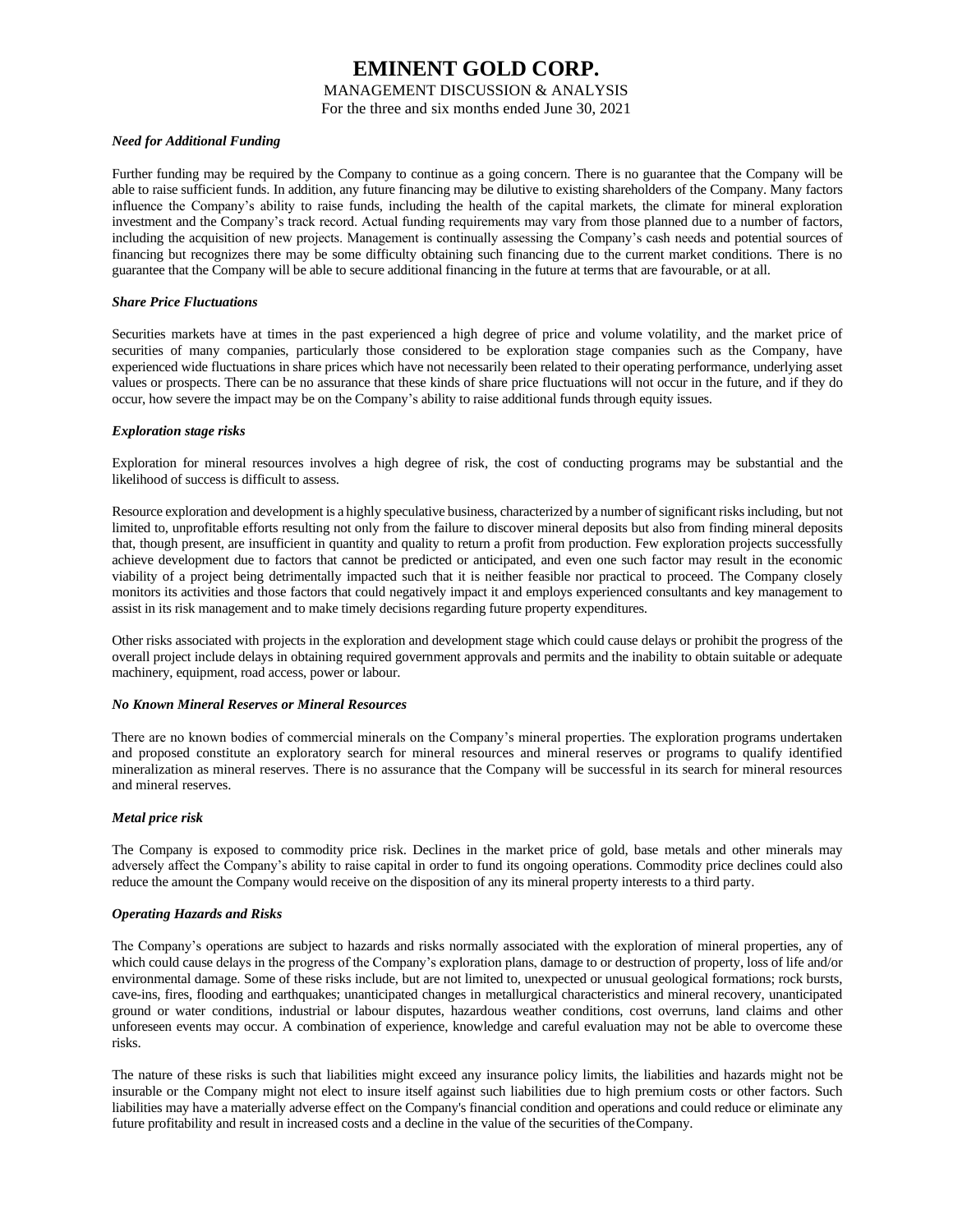### MANAGEMENT DISCUSSION & ANALYSIS

For the three and six months ended June 30, 2021

### *Environmental risk*

The Company seeks to operate within environmental protection standards that meet or exceed existing requirements in the country in which the Company operates. Present or future laws and regulations and third party opposition, however, may affect the Company's operations. Future environmental costs may increase due to changing requirements or costs associated with exploring, developing, operating and closing of mines. Programs may also be delayed or prohibited in certain areas. The costs of complying with changes in governmental regulations can negatively impact the Company's financial performance.

### *Reliance on key personnel*

The success of the Company's operations and activities is dependent to a significant extent on the efforts and abilities of its senior management team, as well as outside contractors, experts and its partners. The loss of one or more members of senior management, key employees, contractors or partners, if not replaced, could have a material adverse effect on the Company's business, results of operations and financial performance.

### *Title to Properties*

Although the Company has or will receive title opinions for any material properties in which it has an interest, there is no guarantee that title to such properties will not be challenged or impugned. The Company's properties may be subject to prior unregistered agreements or transfers or indigenous land claims and title may be affected by unidentified or unknown defects. Title insurance is generally not available for mineral properties and the Company's ability to ensure that it has obtained secure claims to individual mineral properties or mining concessions may be constrained. A successful challenge to the Company's title to a property or to the precise area and location of a property could cause delays or stoppages to the Company's exploration activities or loss of the Company's rights to explore, develop and extract any ore on that property without reimbursement to the Company. Any such delays, stoppages or loss of title would likely have a material adverse effect on the Company's business, financial condition and results of operations.

### *Conflicts of Interest*

The Company's directors and officers may serve as directors or officers, or may be associated with, other reporting companies, or have significant shareholdings in other companies. To the extent that such other companies may participate in business or asset acquisitions, dispositions, or ventures in which the Company may participate, the directors and officers of the Company may have a conflict of interest in negotiating and concluding on terms with respect to the transaction. If a conflict of interest arises, the Company will follow the provisions of the BC *Business Corporations Act* ("BCBCA") dealing with conflict of interest. These provisions state that where a director has such a conflict, that director must, at a meeting of the Company's directors, disclose his or her interest and refrain from voting on the matter unless otherwise permitted by the BCBCA. In accordance with the laws of the Province of British Columbia, the directors and officers of Eminent are required to act honestly, in good faith, and in the best interest of Eminent.

#### *Substantial Expenditures Are Required*

Substantial expenditures are required to establish mineral reserves through drilling and the estimation of mineral reserves or mineral resources in accordance with the CIM Definition Standards. Although significant benefits may be derived from the discovery of a major mineralized deposit, the Company may not discover minerals in sufficient quantities or grades to justify a commercial mining operation and the funds required for development may not be obtained on a timely basis or may not be obtainable on terms acceptable to the Company. Estimates of mineral reserves and mineral resources can also be affected by environmental factors, unforeseen technical difficulties and unusual or unexpected geological formations. In addition, the grades of minerals ultimately mined may differ from those indicated by drilling results. Material changes in mineral reserve or mineral resource estimates, grades, stripping ratios or recovery rates may affect the economic viability of any project.

#### *Inaccurate Estimates*

Unless otherwise indicated, mineralization figures presented by the Company in filings with securities regulatory authorities, press releases and other public statements that may be made from time to time, are based upon estimates made by Company personnel and independent geologists. These estimates are inherently imprecise, as they depend upon geological interpretation and statistical inferences drawn from drilling and sampling analysis, which may prove to be unreliable. As a result, there can be no assurance that mineral resource or other mineralization figures or estimates of costs (including initial capital costs and initial capital intensity) and expenses will be accurate, nor that the resource mineralization could be mined or processed profitably.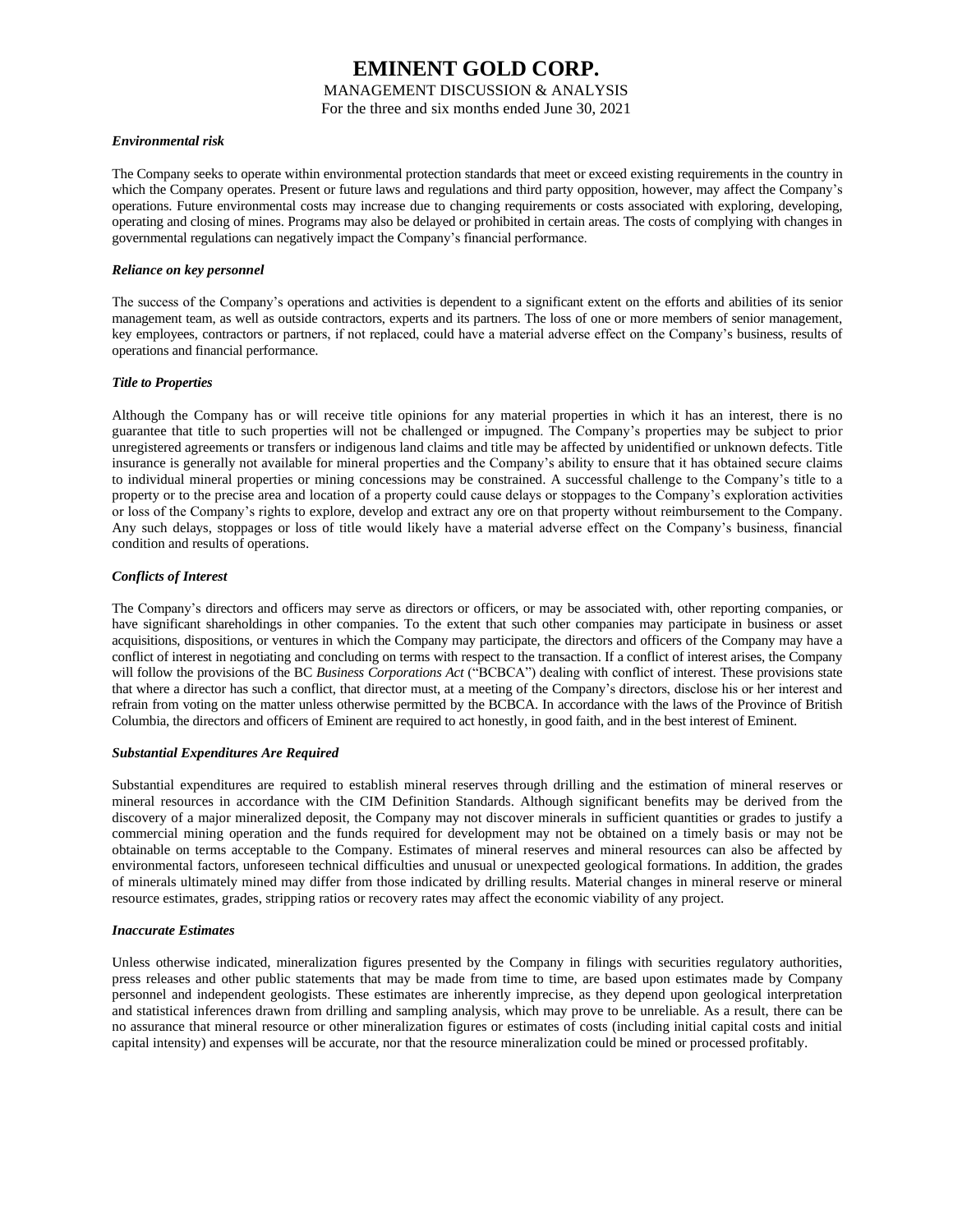MANAGEMENT DISCUSSION & ANALYSIS

For the three and six months ended June 30, 2021

### *Governmental Regulation*

The Company's assets and activities are subject to extensive Canadian and US federal, provincial, state, territorial and local laws and regulations governing various matters, including, but not limited to: land access, use and ownership; water use; environmental protection; social consultation and investment; management and use of toxic substances and explosives; rights over and management of natural resources, including minerals and water; prospection, exploration, development and construction of mines, production and reclamation; exports and imports; taxation; mining royalties; restrictions on the movement of capital into and out of the United States (which could impact the Company's ability to repatriate funds to Canada); importation of equipment and goods; transportation; hiring practices and labour standards by the Company and contractors, as well as occupational health and safety, including mine safety; reporting requirements related to investment, social and environmental impacts, health and safety, and other matters; processes for preventing, controlling or halting artisanal or illegal mining activities; and historic and cultural preservation.

The costs and efforts associated with compliance with laws and regulations are already substantial and future laws and regulations, changes to existing laws and regulations or more stringent application and enforcement of current laws and regulations by governmental authorities, could cause additional expenses, capital expenditures, delays in the development of the Company's property, and even restrictions on or suspensions of Company operations. Moreover, these laws and regulations may allow governmental authorities and private parties to bring complaints or lawsuits against the Company based upon alleged damage to property and/or injury to persons resulting from the environmental, health and safety impacts of the Company's past

and current operations, or possibly even actions or inaction by parties from whom the Company acquired its property, and could lead to the imposition of substantial financial judgments, fines, penalties or other civil or criminal sanctions.

It is challenging to comply strictly with all of the norms that apply to the Company. The Company retains competent and trained staff, professionals, attorneys and consultants in jurisdictions in which it does business; however, there is no certainty that both it and its contractors will continuously be compliant with all applicable laws and regulations. The failure to comply with all applicable norms could lead to financial restatements, fines, penalties and other material negative impacts on the Company.

### *Competitive Conditions*

The Company will actively compete for resource acquisitions, exploration leases, licenses, concessions, and skilled industry personnel with a substantial number of other mining companies, many of which have significantly greater financial resources than the Company. The Company's competitors will include major integrated mining companies and numerous other independent mining companies and individual producers and operators, some of which may have greater liquidity, greater access to credit and other financial resources, newer or more efficient equipment, lower cost structures, more effective risk management policies and procedures and/or greater ability than the Company to withstand losses. The Company's competitors may be able to respond more quickly to new laws or regulations or emerging technologies or devote greater resources to the expansion of their operations than the Company can. In addition, current and potential competitors may make strategic acquisitions or establish cooperative relationships among themselves or with third parties. Competition could adversely affect the Company's ability to acquire suitable new properties in the future. Competition could also affect the Company's ability to raise financing to fund the exploration and development of its properties or to hire qualified personnel. The Company may not be able to compete successfully against current and future competitors, and any failure to do so could have a material adverse effect on the Company's business, financial condition or results of operations.

### *Political Regulatory Risks*

Any changes in government policy may result in changes to laws affecting ownership of assets, exploration policies, monetary policies, taxation, rates of exchange, environmental regulations, labour relations and return of capital. This may affect both the Company's ability to undertake exploration and development activities in respect of present and future properties in the manner currently contemplated, as well as its ability to continue to explore, develop and operate those properties in which it has an interest or in respect of which it has obtained exploration and development rights to date. The possibility that future governments may adopt substantially different policies, which might extend to expropriation of assets, cannot be ruled out.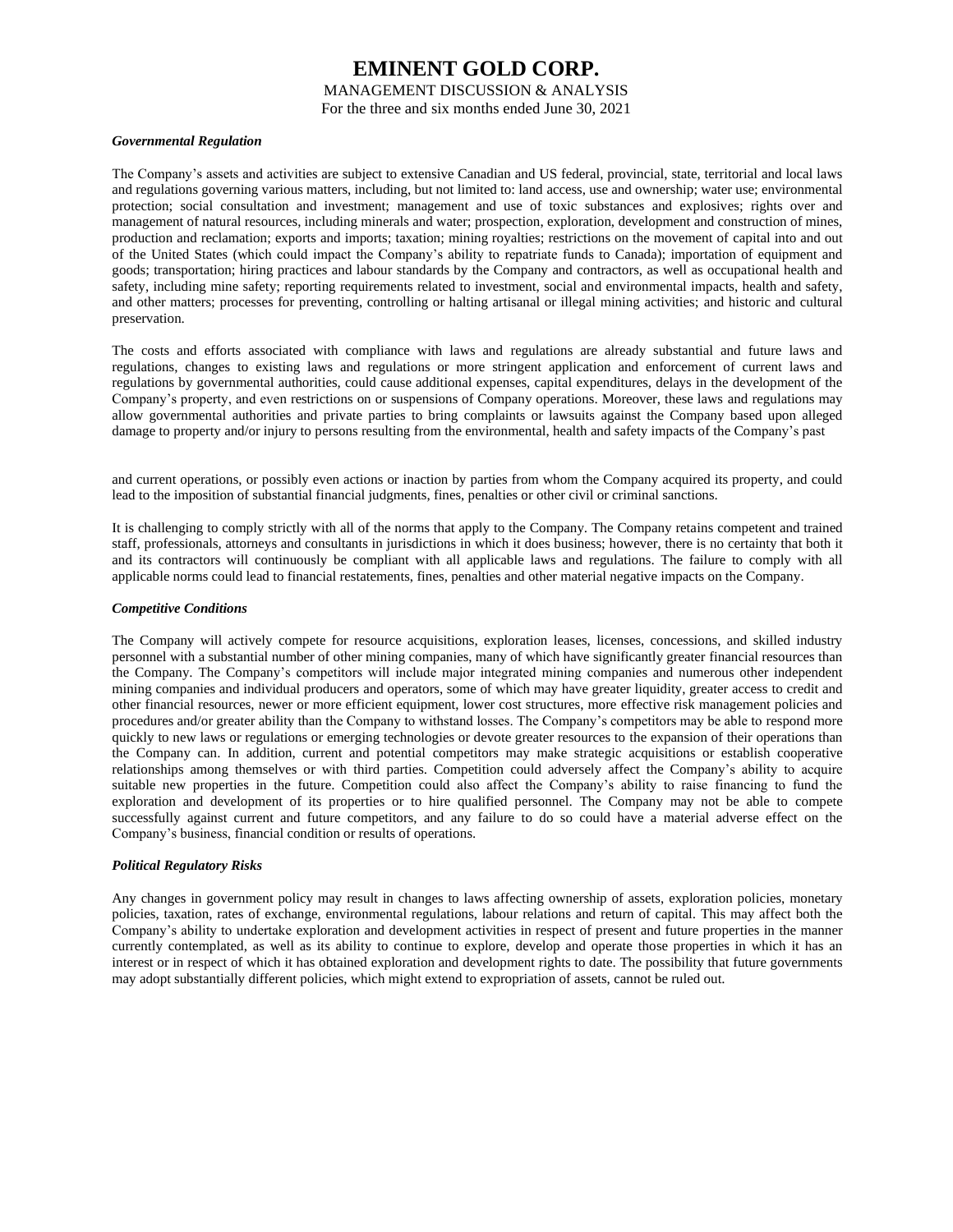MANAGEMENT DISCUSSION & ANALYSIS

For the three and six months ended June 30, 2021

#### *Acquisitions and Joint Ventures*

The Company will evaluate from time to time opportunities to acquire or enter into joint ventures in respect of mining assets and businesses. These acquisitions and joint ventures may be significant in size, may involve granting rights to third parties, may change the scale of the Company's business and may expose it to new geographic, political, operating, financial and geological risks. The Company's success in its acquisition and joint venture activities will depend on its ability to successfully negotiate arrangements, identify suitable acquisition and joint venture candidates and partners, acquire or enter into a joint venture with them on acceptable terms and integrate their operations successfully with those of the Company.

Any acquisitions or joint ventures would be accompanied by risks, such as the difficulty of assimilating the operations and personnel of any acquired companies; the potential disruption of the Company's ongoing business; the inability of management to maximize the financial and strategic position of the Company through the successful incorporation of acquired assets and businesses or joint ventures; additional expenses associated with amortization of acquired intangible assets; the maintenance of uniform standards, controls, procedures and policies; the impairment of relationships with employees, customers and contractors as a result of any integration of new management personnel; dilution of the Company's present shareholders or of its interests in its subsidiaries or assets as a result of the issuance of shares to pay for acquisitions or the decision to grant earning or other interests to a joint venture partner; and the potential unknown liabilities associated with acquired assets and businesses. There can be no assurance that the Company would be successful in overcoming these risks or any other problems encountered in connection with such acquisitions or joint ventures. There may be no right for shareholders to evaluate the merits or risks of any future acquisition or joint venture undertaken except as required by applicable laws and regulations.

### *Infrastructure*

Exploration, development and processing activities depend on adequate infrastructure. Reliable roads, bridges, power sources and water supply are important elements of infrastructure, which affect access, capital and operating costs. The lack of availability on acceptable terms or the delay in the availability of any one or more of these items could prevent or delay the exploration or development of the Company's mineral properties. If adequate infrastructure is not available in a timely manner, there can be no assurance that the exploration or development of the Company's mineral properties will be commenced or completed on a timely basis, if at all. Furthermore, unusual or infrequent weather phenomena, sabotage, government or other interference in the maintenance or provision of necessary infrastructure could adversely affect our operations. Failure to adequately meet these infrastructure requirements or changes in the cost of such requirements could affect the Company's ability to carry out exploration and future development operations and could have a material adverse effect on the Company's business, financial condition, results of operations, cash flows or prospects.

#### *Fluctuations in Foreign Currency Exchange Rates*

The Company reports its financial results and maintains its accounts in Canadian dollars. The Company's operations in the United States make it subject to foreign currency fluctuations and such fluctuations may materially affect the Company's financial position and results. The Company has not hedged its exposure to currency fluctuations.

### *Claims and Legal Proceedings*

The Company and/or its directors and officers may be subject to a variety of civil or other legal proceedings, with or without merit. From time to time in the ordinary course of its business, the Company may become involved in various legal proceedings, including commercial, employment and other litigation and claims, as well as governmental and other regulatory investigations and proceedings. Such matters can be time-consuming, divert management's attention and resources and cause the Company to incur significant expenses. Furthermore, because litigation is inherently unpredictable, the results of any such actions may have a material adverse effect on the Company's business, operating results or financial condition.

#### *Going Concern Risk*

The Financial Statements have been prepared on a going concern basis under which an entity is considered to be able to realize its assets and satisfy its liabilities in the ordinary course of business. The assessment of the Company's ability to continue as a going concern and to raise sufficient funds to pay for its ongoing operating expenditures and meet its liabilities for the ensuing year involves significant judgment based on historical experience and other factors, including expectation of future events that are believed to be reasonable under the circumstances. The Company's future operations are dependent upon the identification and successful completion of equity or debt financings and the achievement of profitable operations at an indeterminate time in the future. There can be no assurances that the Company will be successful in completing equity or debt financings or in achieving profitability.